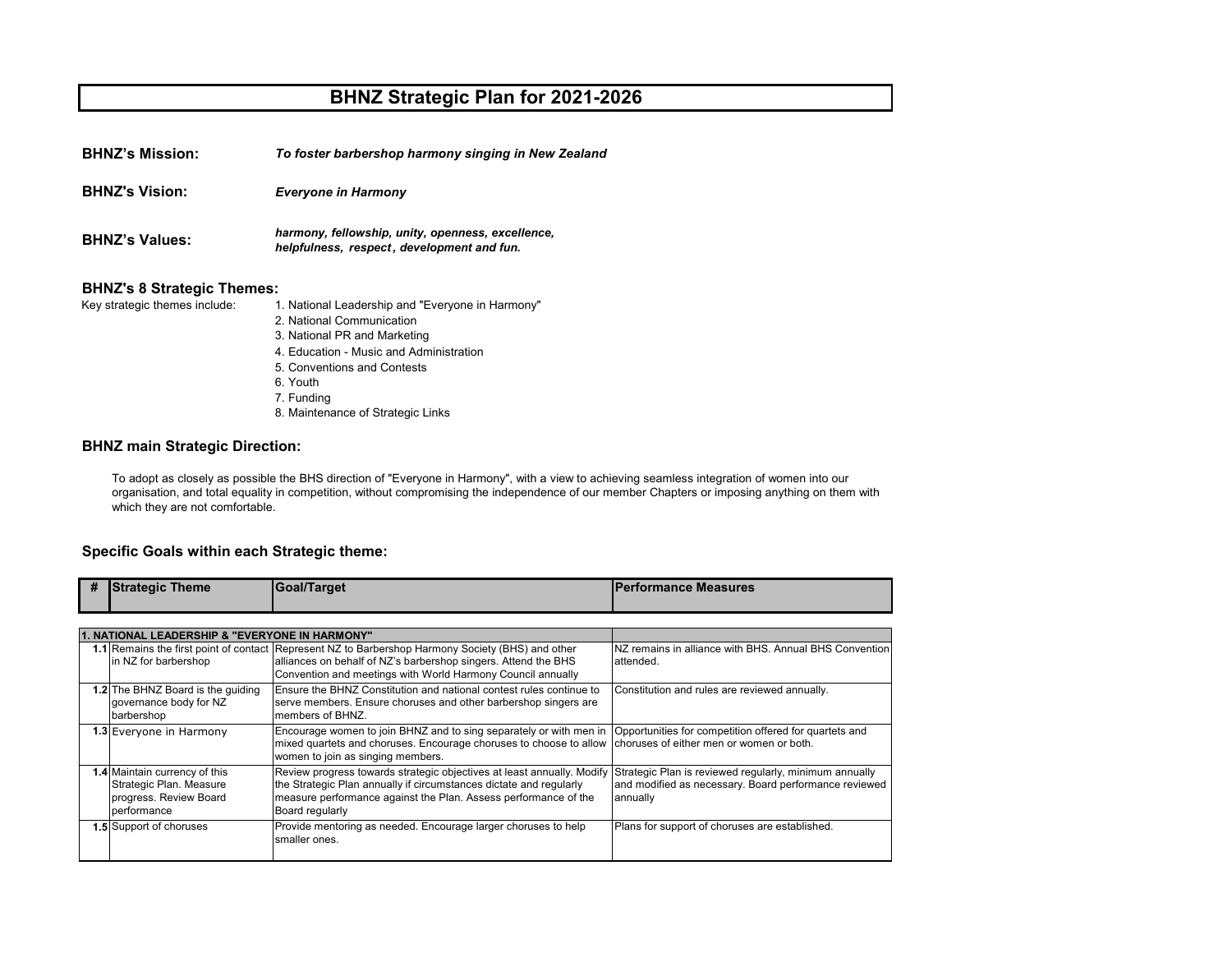| nevers<br>.0<br>$\sim$ | าitior<br>and<br>ονιαε<br>TOI<br>ation :<br>membe<br>۳۵۳۰<br>'COC<br>natio.<br>, 101 | `ervict<br>$\Delta$ M/s<br>Achie<br>ement/<br>Awards<br>m<br><u>т</u><br>טו ונטו<br>- шачь |
|------------------------|--------------------------------------------------------------------------------------|--------------------------------------------------------------------------------------------|
|                        | uputions<br>tones<br>nciudina<br>nm.<br>entiona<br>.                                 | annually<br>Pın                                                                            |

| 2. NATIONAL COMMUNICATION                                                        |                                                                                                                                                                                                                                                                                                                                                    |                                                                                                                                                                                        |  |  |
|----------------------------------------------------------------------------------|----------------------------------------------------------------------------------------------------------------------------------------------------------------------------------------------------------------------------------------------------------------------------------------------------------------------------------------------------|----------------------------------------------------------------------------------------------------------------------------------------------------------------------------------------|--|--|
| 2.1 Information sharing                                                          | Proactively encourage regular exchange of information across<br>country's membership and between choruses to build excellence.<br>Keep people abreast of news and updates.                                                                                                                                                                         | Minimum quarterly encouragement for exchanges<br>between choruses.                                                                                                                     |  |  |
| 2.2 Newsletters                                                                  | Publish quarterly email newsletters and updates to all members.<br>Provide links to items of national interest to all choruses and links to<br>relevant barbershop items within local music body newsletters (e.g.<br>Choral Federation)                                                                                                           | Quarterly email newsletters and links provided.                                                                                                                                        |  |  |
| 2.3 Plans/Minutes                                                                | Present regular Board Minute updates to members via Newsletters.<br>Ensure members can access documents of interest through BHNZ<br>Secretary.                                                                                                                                                                                                     | Significant minutes presented in summary. Documents<br>supplied on request.                                                                                                            |  |  |
| 2.4 Visits                                                                       | Have BHNZ Board visit choruses. Maintain contacts with BHS/BHA.                                                                                                                                                                                                                                                                                    | Regular contacts established                                                                                                                                                           |  |  |
| 2.5 Meeting Chorus Presidents                                                    | BHNZ President provides Chorus Presidents with opportunity to meet<br>with him by appointment once a year at Conventions.                                                                                                                                                                                                                          | Requested appointments held at Convention.                                                                                                                                             |  |  |
| 2.6 Social media                                                                 | Find a social media-savvy Member to assist the Board to develop and<br>use social media                                                                                                                                                                                                                                                            | Henrietta Hunkin-Tagaloa appointed. 50% of membership<br>are 'friends' on Facebook. Posts are made at least 2-4<br>per month.                                                          |  |  |
| 2.7 Online resources                                                             | Create and maintain the means for chapters and members to access<br>resources online.                                                                                                                                                                                                                                                              | Online resourcing available through links to online<br>documents.                                                                                                                      |  |  |
| 3. NATIONAL PR AND MARKETING                                                     |                                                                                                                                                                                                                                                                                                                                                    |                                                                                                                                                                                        |  |  |
| 3.1 Media                                                                        | Leverage publicity and other media exposure for barbershop                                                                                                                                                                                                                                                                                         | Media liaison person identified and engaged. Media<br>opportunities actively pursued.                                                                                                  |  |  |
| <b>3.2</b> Social Media recruitment                                              | Use social media to recruit new members to barbershop.                                                                                                                                                                                                                                                                                             | Feedback from Chapters on new members recruited<br>through Facebook.                                                                                                                   |  |  |
| 3.3 Digital resources                                                            | Establish links to resources for use as demonstrations of barbershop.                                                                                                                                                                                                                                                                              | Resources available online.                                                                                                                                                            |  |  |
| 3.4 Communication and networking.                                                | Establish and maintain standard stances, templates, documents and<br>other media about our organisation and Barbershop singing aimed at<br>distinct internal and external audiences.                                                                                                                                                               | Standard templates and other media prepared and made<br>available on BHNZ website.                                                                                                     |  |  |
| 4. EDUCATION - MUSIC AND ADMINISTRATION                                          |                                                                                                                                                                                                                                                                                                                                                    |                                                                                                                                                                                        |  |  |
| 4.1 Education Team                                                               | Maintain the Education Team with oversight by a Board Member who<br>has responsibility for HEAs and Education at Convention. Continue<br>engagement of Education Coordinator contracted to ensure delivery of Coordinator manages continuing education throughout<br>a sustained education programme throughout NZ.                                | Education Team delivers education programmes.<br>Regional workshops are held annually. Education<br>NZ. Average scores are measured and an increase seen<br>over time.                 |  |  |
| 4.2 Local coaching                                                               | Encourage chapters to make use of BHNZ coaches for local sessions                                                                                                                                                                                                                                                                                  | New coaches engaged by chapters for local coaching<br>sessions each year. Local coaching is offered to<br>choruses, with the cost to small choruses being<br>subsidised when possible. |  |  |
| 4.3 Training of key coaches, MDs,<br>leading quartets and general<br>membership. | Continue improvement of skills of key coaches through continuation of<br>training programmes. Continue improvement of quality of singing by<br>providing all members with education opportunities annually through<br>HEAs. Ensure members have access to regional workshops annually<br>and coaches (from within NZ and overseas) where feasible. | Training of Coaches continued. Current programme is<br>reviewed and revised where necessary.                                                                                           |  |  |
| 4.4 Scholarships<br><b>5. CONVENTIONS AND CONTESTS</b>                           | Where and when resources permit, provide financial support for<br>members to attend training opportunities in NZ and overseas. Ensure<br>wide geographical spread of candidate selection.                                                                                                                                                          | At least one member from different chapters provided<br>with overseas training per annum, funded through the<br>Barbershop Foundation of New Zealand.                                  |  |  |